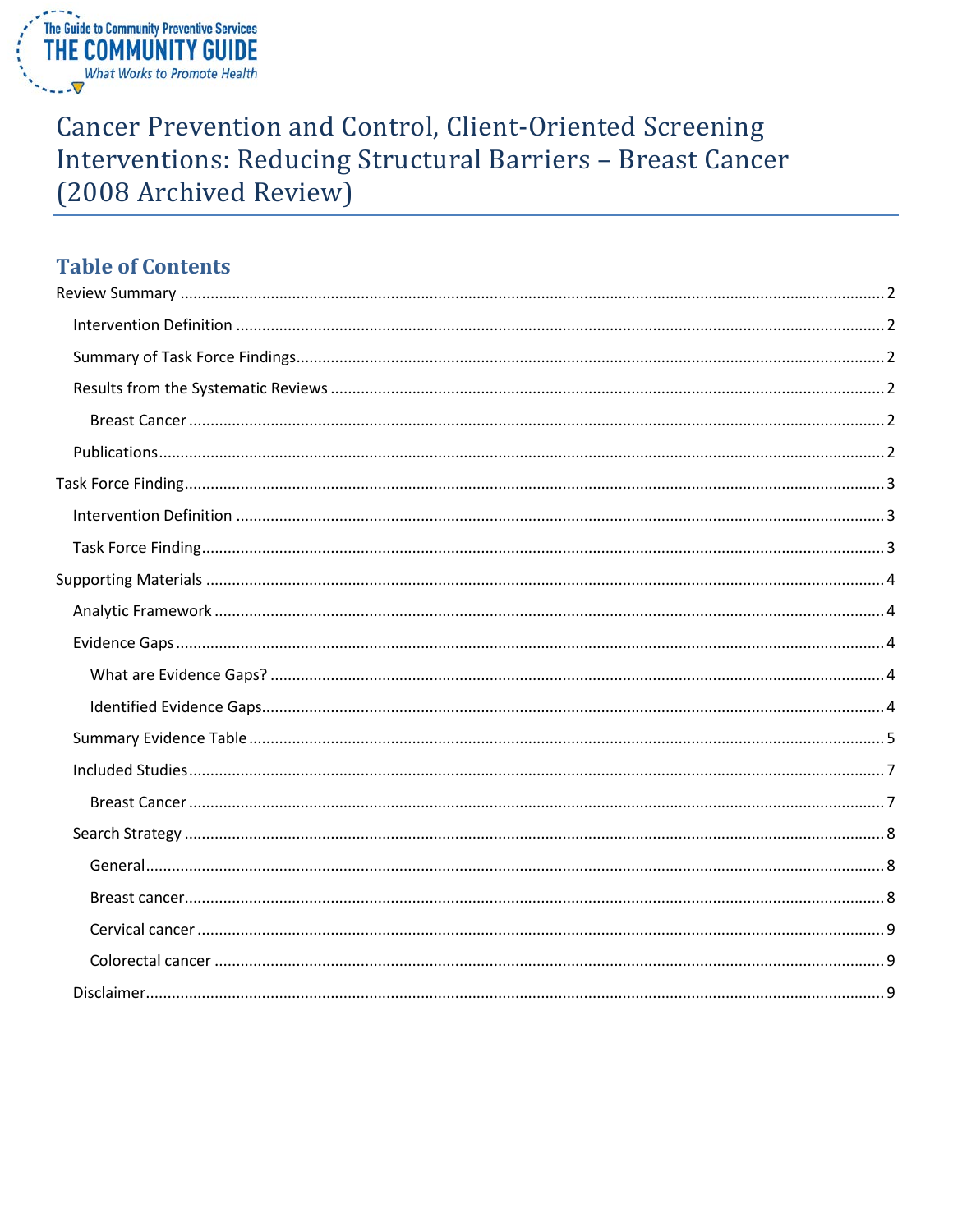

# **Review Summary**

## <span id="page-1-1"></span><span id="page-1-0"></span>**Intervention Definition**

Many barriers can make it difficult for people to seek screening for cancer. They include distance from screening location, limited hours of operation, lack of daycare for children, and language and cultural factors. These types of interventions seek to increase screening by removing structural barriers.

# <span id="page-1-2"></span>**Summary of Task Force Findings**

The Community Preventive Services Task Force recommends interventions that reduce structural barriers based on strong evidence of their effectiveness in increasing breast cancer screening by mammography.

The Task Force has related findings for reducing structural barriers specific to the following:

- Cervical cancer (insufficient evidence)
- Colorectal cancer screening by fecal occult blood test (recommended)
- Colorectal cancer screening by flexible sigmoidoscopy, colonoscopy, or double contrast barium enema (insufficient evidence)

## <span id="page-1-3"></span>**Results from the Systematic Reviews**

#### <span id="page-1-4"></span>**Breast Cancer**

Seven studies qualified for the systematic review.

• Proportion of study participants completing mammography: median increase of 17.7 percentage points (7 studies)

Findings should be applicable to a range of settings where women have limited physical access to mammography.

These findings were based on a systematic review of all available studies, conducted on behalf of the Task Force by a team of specialists in systematic review methods, and in research, practice and policy related to cancer prevention and control.

## <span id="page-1-5"></span>**Publications**

Baron RC, Rimer BK, Coates RJ, et al[. Client-directed interventions to increase community access to breast, cervical, and](http://www.thecommunityguide.org/cancer/screening/client-oriented/Cancer2008_ClientDirected_Access.pdf)  [colorectal cancer screening: a systematic review](http://www.thecommunityguide.org/cancer/screening/client-oriented/Cancer2008_ClientDirected_Access.pdf) [www.thecommunityguide.org/cancer/screening/clientoriented/Cancer2008\_ClientDirected\_Access.pdf]. *Am J Prev Med* 2008;35(1S):56-66.

Task Force on Community Preventive Services. Recommendations for client- [and provider-directed interventions to](http://www.thecommunityguide.org/cancer/screening/client-oriented/Cancer2008_TaskForceRecs.pdf)  [increase breast, cervical, and colorectal cancer screening](http://www.thecommunityguide.org/cancer/screening/client-oriented/Cancer2008_TaskForceRecs.pdf) [www.thecommunityguide.org/cancer/screening/clientoriented/Cancer2008\_TaskForceRecs.pdf]. *Am J Prev Med* 2008;35(1S): S21-5.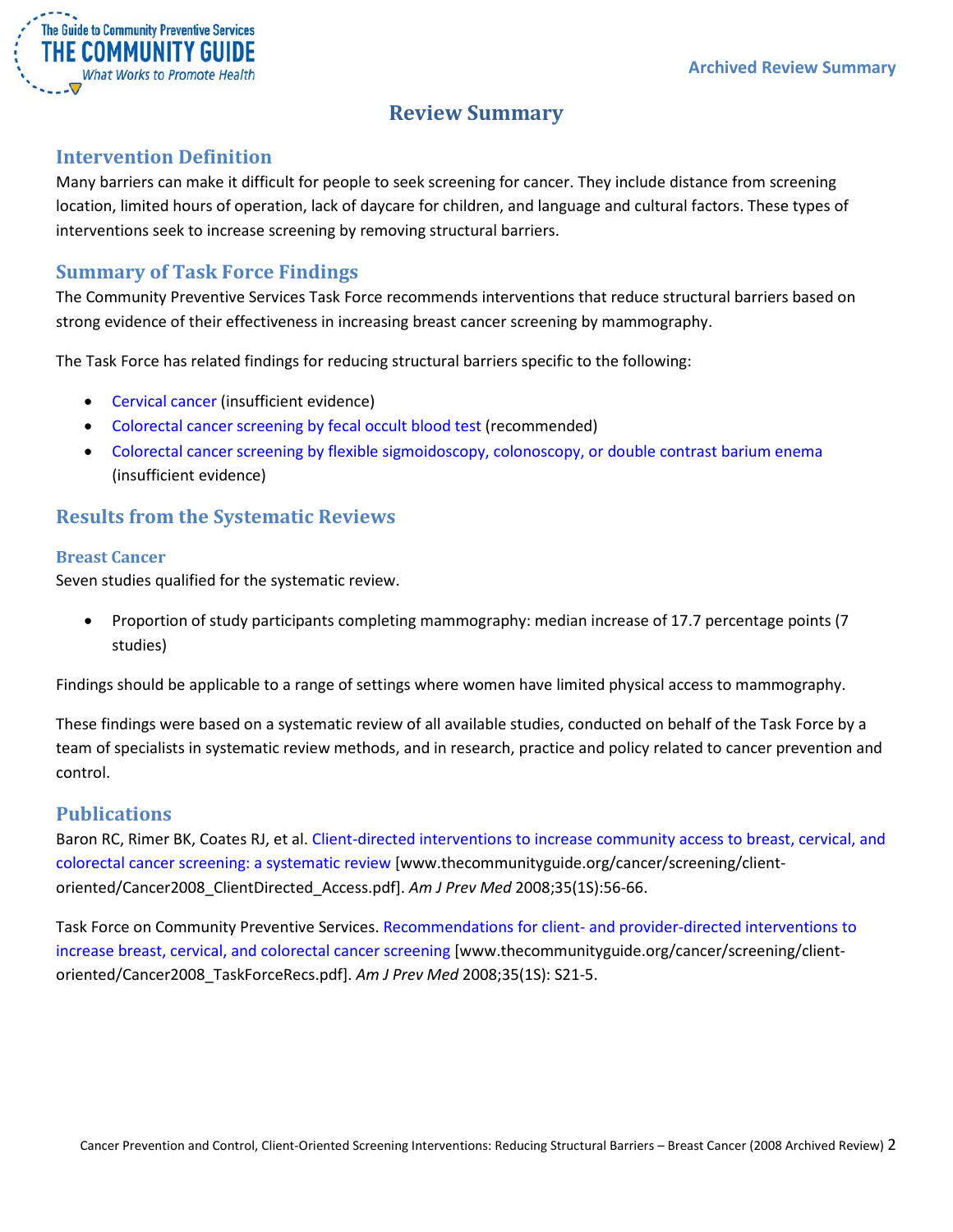# **Community Preventive Services**<br>Task Force

#### **Archived Task Force Finding**

<span id="page-2-0"></span>*The following Task Force finding and supporting materials are for reducing structural barriers to increase breast, cervical, and colorectal cancer screening.*

# **Task Force Finding**

## <span id="page-2-1"></span>**Intervention Definition**

Structural barriers are non-monetary obstacles that impede access to screening, such as inconvenient hours or locations for screening, complex administrative procedures, requirements for superfluous clinic visits, or lack of needed translation services. Efforts to reduce structural barriers may be combined with measures to provide client education, information about program availability, or measures to reduce out-of-pocket costs.

## <span id="page-2-2"></span>**Task Force Finding (July 2008)\***

The Task Force recommends reducing structural barriers to increase screening for breast and colorectal cancers (by mammography and FOBT, respectively) on the basis of strong evidence of effectiveness. Evidence is insufficient, however, to determine whether reducing structural barriers is effective in increasing colorectal cancer screening by flexible sigmoidoscopy, colonoscopy, or double contrast barium enema, because no studies using these screening procedures were identified. Evidence was also insufficient to determine the effectiveness of the intervention in increasing screening for cervical cancer because only two relevant studies were identified, and these had some methodological limitations.

\*From the following publication:

Task Force on Community Preventive Services. Recommendations for client- [and provider-directed interventions to](http://www.thecommunityguide.org/cancer/screening/client-oriented/Cancer2008_TaskForceRecs.pdf)  [increase breast, cervical, and colorectal cancer screening](http://www.thecommunityguide.org/cancer/screening/client-oriented/Cancer2008_TaskForceRecs.pdf) [www.thecommunityguide.org/cancer/screening/clientoriented/Cancer2008\_TaskForceRecs.pdf]. *Am J Prev Med* 2008;35(1S): S21-5.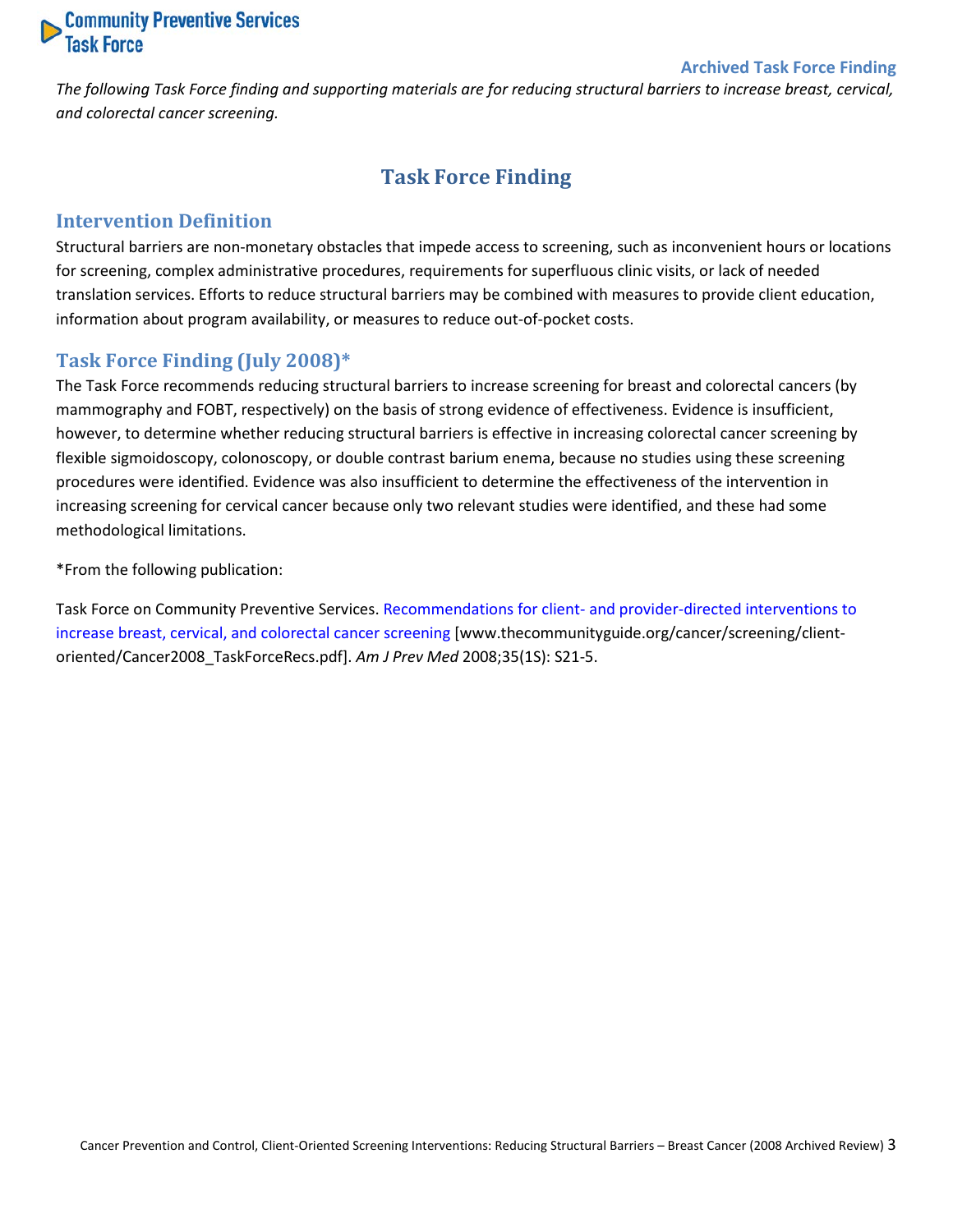

# **Supporting Materials**

# <span id="page-3-1"></span><span id="page-3-0"></span>**Analytic Framework**



# <span id="page-3-2"></span>**Evidence Gaps**

#### <span id="page-3-3"></span>**What are Evidence Gaps?**

Each Community Preventive Services Task Force (Task Force) review identifies critical evidence gaps—areas where information is lacking. Evidence gaps can exist whether or not a recommendation is made. In cases when the Task Force finds insufficient evidence to determine whether an intervention strategy works, evidence gaps encourage researchers and program evaluators to conduct more effectiveness studies. When the Task Force recommends an intervention, evidence gaps highlight missing information that would help users determine if the intervention could meet their particular needs. For example, evidence may be needed to determine where the intervention will work, with which populations, how much it will cost to implement, whether it will provide adequate return on investment, or how users should structure or deliver the intervention to ensure effectiveness. Finally, evidence may be missing for outcomes different from those on which the Task Force recommendation is based.

#### <span id="page-3-4"></span>**Identified Evidence Gaps**

These reviews demonstrate the effectiveness of reducing structural barriers in increasing screening for breast and colorectal cancers (by mammography and FOBT, respectively) and the effectiveness of reducing out-of-pocket client costs in increasing screening for breast cancer. However, important questions not addressed in the reviews may have additional implications for the effectiveness of these interventions.

• How can public social and economic policies, along with private initiatives, direct resources to increase cost relief and structural accessibility to cancer screening services?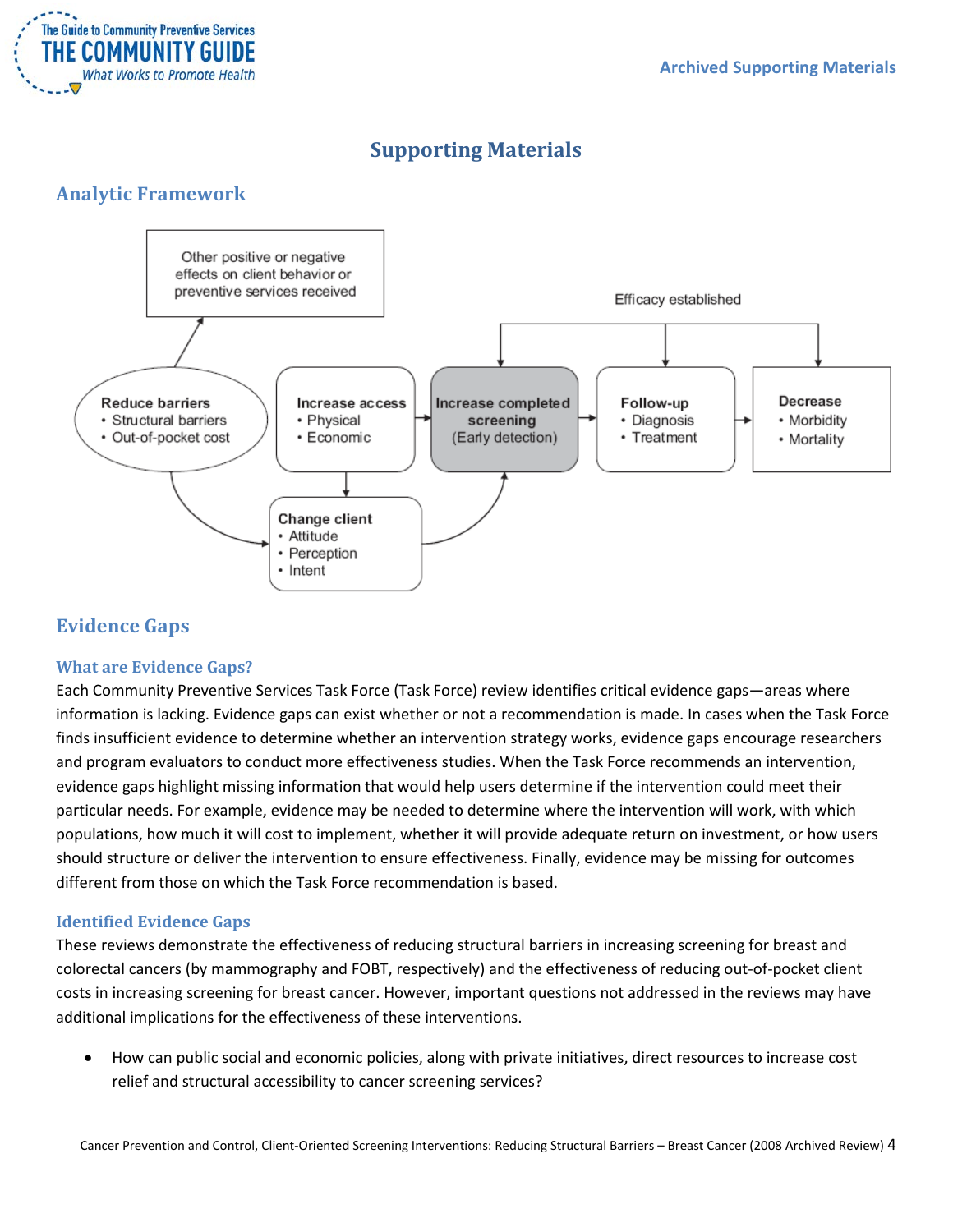

- What are effective ways to ensure that clients are informed that structural and economic barriers to cancer screening access have been or can be reduced?
- How can access problems caused by shortages of radiologists who read mammograms and closing of breast cancer screening facilities be addressed?
- Can the capacity to perform screening endoscopy be increased to meet current and future needs?

Because evidence was insufficient to determine whether reducing structural barriers is effective in increasing cervical cancer screening, or whether reducing out-of-pocket costs is effective in increasing both cervical and colorectal cancer screening, basic effectiveness research questions remain. These include questions about the role of reducing structural barriers and out-of-pocket costs in promoting screening by colorectal endoscopy and double contrast barium enema.

# <span id="page-4-0"></span>**Summary Evidence Table**

| <b>Author, Pub</b><br>year, (Study<br>Period),<br><b>Intervention</b>                 | Design, Category,<br><b>Execution</b>                                                                                                      | <b>Study Location, Setting</b><br>type Population<br><b>Description</b>                                                                                                                                                                                            | <b>Interventions Studied,</b><br>Comparison, and<br><b>Number of Participants</b>                                                                              | <b>Outcome/Effect Size and</b><br><b>Statistical Significance</b>                                                               |
|---------------------------------------------------------------------------------------|--------------------------------------------------------------------------------------------------------------------------------------------|--------------------------------------------------------------------------------------------------------------------------------------------------------------------------------------------------------------------------------------------------------------------|----------------------------------------------------------------------------------------------------------------------------------------------------------------|---------------------------------------------------------------------------------------------------------------------------------|
| Dolan 1999<br>$(1995 - 1996)$<br>Intervention:<br>Reduce structural<br>barriers       | Design: Non-randomized<br>trial (individual)<br><b>Design Category:</b><br>Greatest suitability<br>Execution: good                         | Chicago, IL; urban; Academic<br><b>General Internal Med Practice:</b><br>Women without mammogram<br>in past year; $> 50$ yrs; 40%<br>Caucasian, 40% Black, 20%<br>other                                                                                            | 1. Eliminated time and<br>distance by offering same day<br>screening<br>2. Usual care<br>N=920; FU: 3 months                                                   | Completed mammogram<br>verified via computerized<br>radiology records<br>1 versus 2: 15 pct pt (p<.05)                          |
| Kim 2004<br>(NR)<br>Intervention:<br>Reduce structural<br>barriers                    | Design: Randomized trial<br>(individual)<br><b>Design Category:</b><br>Greatest suitability<br><b>Execution: Fair</b>                      | Los Angeles, CA; urban;<br>Korean churches; no<br>mammogram in past year; 40-<br>75 yrs; 100% Korean-<br>American                                                                                                                                                  | 1. Low-cost mobile<br>mammography with peer<br>group education (N=95)<br>2. Low-cost mobile<br>mammography (N=96)<br>3. Usual Care;                            | Self-reported mammogram at<br>2-mo FU<br>1 versus $3 = 40$ pct pt (p<.05)<br>2 versus $3 = 25$ pct pt (p<.05)                   |
| <b>King 1998</b><br>$(1993 - 1995)$<br>Intervention:<br>Reduce structural<br>barriers | Design: Randomized trial<br>(group)<br><b>Design Category:</b><br>Greatest suitability<br><b>Execution: Fair</b>                           | PA and N C; mixed urbanicity;<br>Community; Age 65-84,<br>residents of senior citizen<br>facilities with no mammogram<br>in two years; 77% White, 23%<br>African American; 30% Low-<br>mid SES                                                                     | 1. Appointment and transport<br>2. Appointment, transport and<br>group education<br>3. Usual Care-Medicare<br>mammography benefit flier<br>N=436; FU: 6 months | Self-reported receipt of<br>mammogram assessed via a<br>questionnaire<br>1 versus 3: 8 pct pt (NS)<br>2 versus 3: 2 pct pt (NS) |
| <b>Lane 1993</b><br>$(1988 - 1990)$<br>Intervention:<br>Reduce structural<br>barriers | Design: Time series with<br>no concurrent comparison<br>group<br><b>Design Category:</b><br>Moderate suitability<br><b>Execution: Fair</b> | Suffolk County, NY;<br>Community; Age 50-75, health<br>center patients; 70% White,<br>13% African American, 15%<br>Hispanic, 2% Other; 54% low<br>SES (<15000)                                                                                                     | 1. Reduced or no-cost mobile<br>mammography and small<br>media<br>2. Pre-intervention (baseline)<br>N=1592; FU: 2 yars                                         | Self-reported receipt of<br>mammogram assessed via<br>telephone interviews<br>17.7 pct pt $(p<.05)$                             |
| Young 2002<br>(NR)<br>Intervention:<br>Reduce structural<br>barriers                  | Design: Randomized trial<br>(individual)<br>Design Category:<br>Greatest suitability<br><b>Execution: Fair</b>                             | Detroit, MI; urban; 4<br>community-based primary<br>care medical care sites;<br>Women who had not a<br>mammogram in the past year;<br>age over 40; 94% African<br>American; 16% No Health<br>insurance, 31%<br>Medicare/Medicaid, 22%<br>Managed Care, 29% Private | 1. Cost-free mobile<br>mammography and group<br>education<br>2. Usual care<br>N=81;FU: 3 months                                                                | Completed mammogram<br>verified via a medical chart<br>review<br>1 versus $2 = 28$ pct pt (p<.05)                               |
| Reuben 2002<br>$(1998 - 2000)$<br>Intervention:<br>Reduce structural<br>barriers      | Design: Randomized trial<br>(group)<br>Design Category:<br>Greatest suitability<br>Execution: good                                         | Los Angeles, CA; urban; 60<br>community-based sites; age<br>60-84 and no mammogram in<br>past year; 53% White, 12%<br>Black, 11% Asian Am, 23%<br>Hispanic, 1% Am Indian; 69%<br>Low SES (<20000)                                                                  | 1. Mobile mammography units<br>with group education<br>2. Group education, only (both<br>groups covered for cost of<br>mammography<br>N=499; FU: 3 months      | Self-reported receipt of<br>mammogram assessed via a<br>telephone interview<br>1 versus 2: 15 pct pt (p<.05)                    |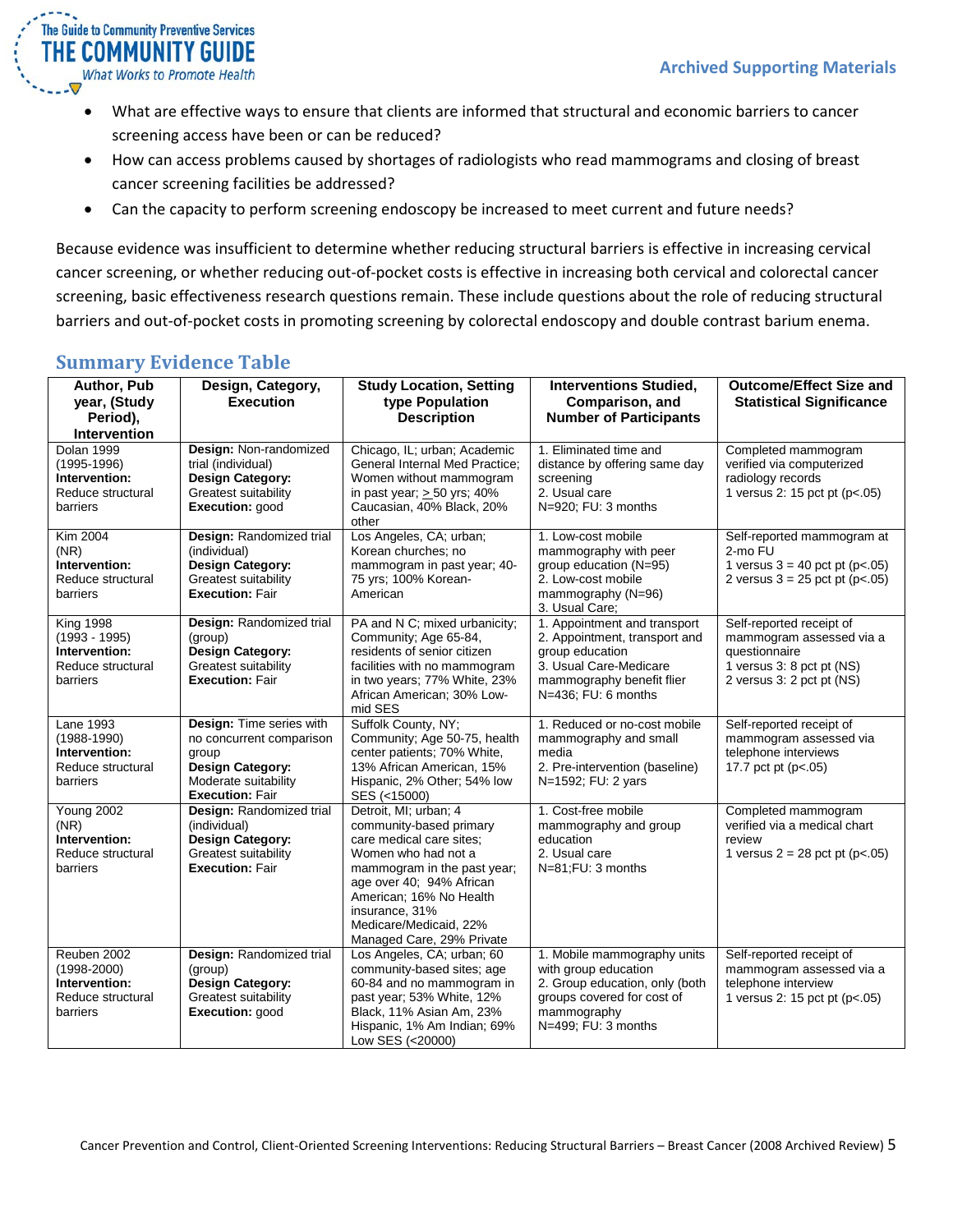# **Archived Supporting Materials**



| Author, Pub<br>year, (Study<br>Period),<br>Intervention                     | Design, Category,<br><b>Execution</b>                                                                                        | <b>Study Location, Setting</b><br>type Population<br><b>Description</b>                                                                                                                                                                                                                                                                                                           | <b>Interventions Studied,</b><br>Comparison, and<br><b>Number of Participants</b>                                                                                                                                                                                                                                                                                                | <b>Outcome/Effect Size and</b><br><b>Statistical Significance</b>                                                                                                      |
|-----------------------------------------------------------------------------|------------------------------------------------------------------------------------------------------------------------------|-----------------------------------------------------------------------------------------------------------------------------------------------------------------------------------------------------------------------------------------------------------------------------------------------------------------------------------------------------------------------------------|----------------------------------------------------------------------------------------------------------------------------------------------------------------------------------------------------------------------------------------------------------------------------------------------------------------------------------------------------------------------------------|------------------------------------------------------------------------------------------------------------------------------------------------------------------------|
| <b>Rimer 1992</b><br>(NR)<br>Intervention:<br>Reduce structural<br>barriers | Design: Randomized trial<br>(group)<br><b>Design Category:</b><br>Greatest suitability<br>Execution: good                    | Philadelphia, PA; 8 retirement<br>communities; Aage 65+ and<br>no mammogram in past year;<br>~80% White, ~20% Non-White                                                                                                                                                                                                                                                           | 1. Group ed w /small media,<br>mobile mammography unit<br>one week later w/ incentive<br>$(umbrella) + $40$ voucher/\$10<br>co-pay<br>2. Comparison: \$40 vouch/\$10<br>copay<br>I=213, C= 199; FU: 3 months                                                                                                                                                                     | Self-reported receipt of<br>mammogram assessed via a<br>interview<br>1 versus 2: 33 pct pt (p<.05)                                                                     |
| <b>White 1993</b><br>Intervention: Reduce<br>structural barriers            | Design: Non-<br>randomized trial (group)<br><b>Design Category:</b><br><b>Greatest suitability</b><br><b>Execution: fair</b> | Pittsburgh, PA; urban; high<br>rise apartment for elderly (at<br>least one resident of each<br>apartment $>55 y/o$ ; 84% Afro-<br>American;<br>Selected women >55 y/o                                                                                                                                                                                                             | 1. Screening set up in non-<br>clinical residential facility +<br>group ed + small media<br>2. Comparison: high rise with<br>no ed or onsite screening<br>program<br>N=114 FU: 5 month                                                                                                                                                                                           | Self-report of pap test by<br>interview<br>1 vs. $2 = 28.6 - 10.8 = 17.8$ pct<br>pt ( $p < .05$ )                                                                      |
| Pritchard, D 1995<br>Intervention: Reduce<br>structural barriers            | Design: Randomized<br>trial<br>Design Category:<br><b>Greatest suitability</b><br><b>Execution: fair</b>                     | Perth, Australia; urban;<br>University general practice;<br>Female patients; age 36<br>through 69 years; no<br>hysterectomy, no record of<br>having a Pap smear in the<br>past two years, attended this<br>practice within last 3 years, no<br>known other practice and no<br>terminal illness; 53% Aust/NZ,<br>20% UK, 8% European, 16%<br>Asian, 3%Other; 55% Low<br><b>SES</b> | 1. Invitation letter to attend a<br>special Pap test screening<br>clinic at a specified date and<br>time<br>2. Usual care, opportunistic<br>screening<br>$N = 360$                                                                                                                                                                                                               | Medical chart audit for Pap<br>test<br>1 vs $2 = 30.4 - 16.8 = 13.6$ pct<br>pt ( $p < .05$ )                                                                           |
| Church 2004<br>(NR)<br>Intervention: Reduce<br>structural barriers          | Design: Randomized<br>trial (group)<br><b>Design Category:</b><br><b>Greatest suitability</b><br><b>Execution: fair</b>      | Wright County, MN; non-<br>urban;<br>Community-wide; 47% men<br>and $53\%$ women; Age $50+$ ;<br>15% Low SES (<15000)                                                                                                                                                                                                                                                             | 1. Directly mailed FOBT kit<br>and return postage-paid mailer<br>w/o follow-up reminder<br>$(N = -1000)$<br>2. Directly mailed FOBT kit<br>and return postage-paid mailer<br>with a follow up telephone call<br>reminder, and additional kits if<br>necessary) $(N=-1000)$<br>3. Comparison: Exposure to<br>mass media campaign and<br>access to reduced cost FOBT<br>FU: 1 year | Self-reported receipt of FOBT<br>assessed via a questionnaire<br>1 versus $3 = 15.4$ pct pt<br>(p<.05)<br>$2$ versus $3 = 21.7$ pct pt<br>(p<.05)                      |
| Freedman 1994<br>(1992-1993)<br>Intervention: Reduce<br>structural barriers | Design: Randomized<br>trial (individual)<br>Design Category:<br><b>Greatest suitability</b><br><b>Execution: good</b>        | Kentucky; urban; Internal<br>Medicine Clinic; 68% women,<br>average age 58.4; 80%<br>Uninsured/Medicaid;~65%<br><b>Black</b>                                                                                                                                                                                                                                                      | All received Hemoccult card at<br>clinic:<br>1. Return FOBT kit in prepaid<br>postage envelope<br>2. Return FOBT kit in mailer<br>without prepaid postage<br>3. Comparison: Return FOBT<br>kit in person<br>FU: 3 months                                                                                                                                                         | Completed FOBT verified with<br>kit being returned to clinic by<br>hand, mail, or prepaid mail<br>1 versus $3 = 34$ pct pt (p<.05)<br>2 versus $3 = 20$ pct pt (p<.05) |
| Miller 1993<br>(1992)<br>Intervention: Reduce<br>structural barriers        | Design: Randomized<br>trial (individual)<br>Design Category:<br><b>Greatest suitability</b><br><b>Execution: good</b>        | Durham, NC; urban;<br>Outpatient clinic; 72% female;<br>Patients at indigent (25/74<br>White/Black) and private<br>(74/26 White/Black) clinics                                                                                                                                                                                                                                    | 1. FOBT kit distributed at clinic<br>with prepaid return postage<br>$(N=159)$<br>2. Comparison: FOBT kit<br>distributed at clinic without<br>prepaid return postage<br>$(N=166)$<br>N=325; FU: 2 months                                                                                                                                                                          | Completed FOBT verified with<br>returned mailed kits<br>1 versus $2 = 13$ pct pt (p<.05)                                                                               |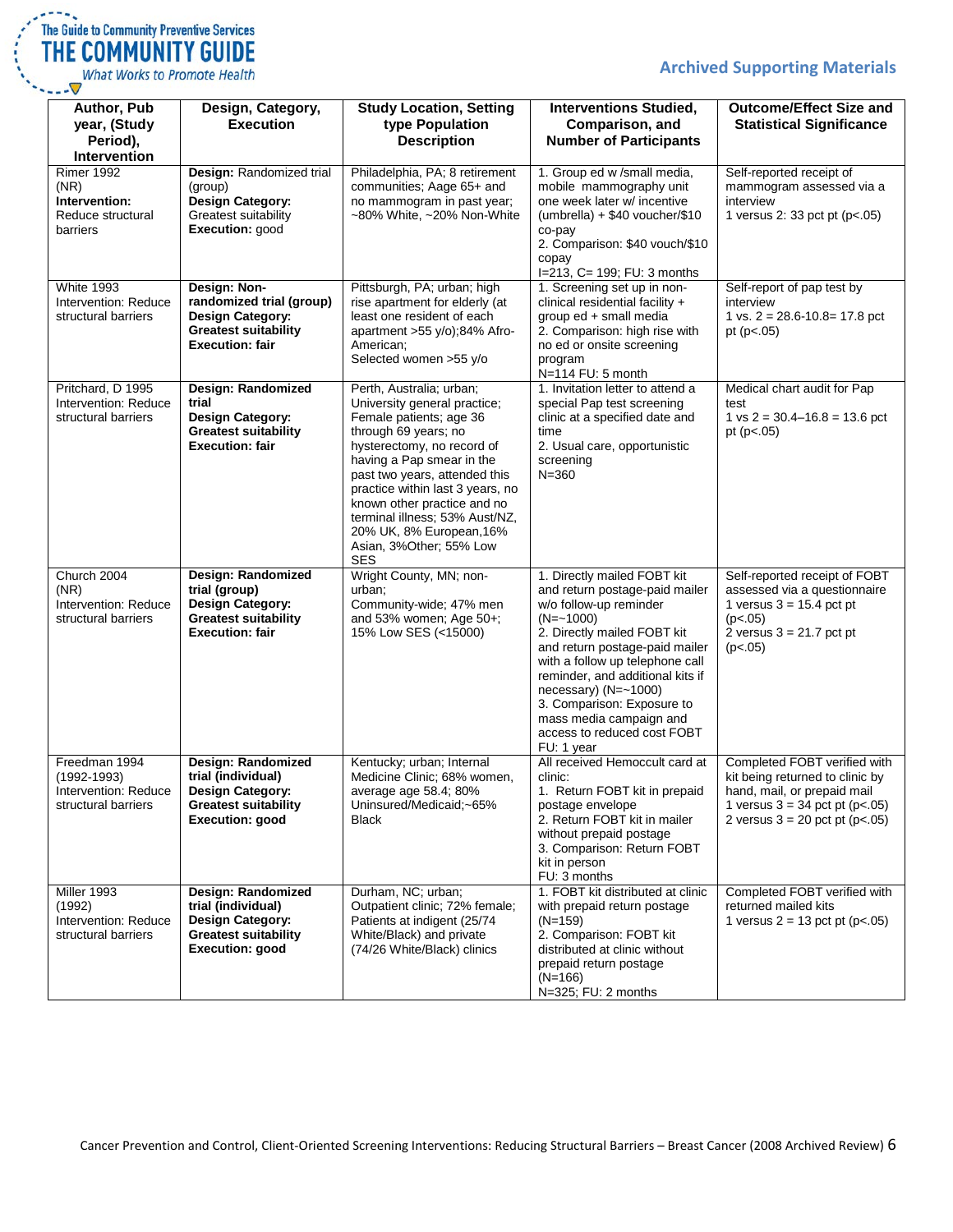# The Guide to Community Preventive Services THE COMMUNITY GUIDE What Works to Promote Health

#### **Archived Supporting Materials**

| Author, Pub<br>year, (Study<br>Period),<br>Intervention                 | Design, Category,<br><b>Execution</b>                                                                                        | <b>Study Location, Setting</b><br>type Population<br><b>Description</b>                                                                                                                                                                                                                                                   | <b>Interventions Studied,</b><br>Comparison, and<br><b>Number of Participants</b>                                                                                                                                                                                                                                                                                                                                                                                                                                                                   | <b>Outcome/Effect Size and</b><br><b>Statistical Significance</b>                                                                                                |
|-------------------------------------------------------------------------|------------------------------------------------------------------------------------------------------------------------------|---------------------------------------------------------------------------------------------------------------------------------------------------------------------------------------------------------------------------------------------------------------------------------------------------------------------------|-----------------------------------------------------------------------------------------------------------------------------------------------------------------------------------------------------------------------------------------------------------------------------------------------------------------------------------------------------------------------------------------------------------------------------------------------------------------------------------------------------------------------------------------------------|------------------------------------------------------------------------------------------------------------------------------------------------------------------|
| <b>King 1992</b><br>(NR)<br>Intervention: Reduce<br>structural barriers | Design: Non-<br>randomized trial (group)<br><b>Design Category:</b><br><b>Greatest suitability</b><br><b>Execution: fair</b> | Menai/Illawong/Bangor<br>South Sydney, Australia;<br>suburban; general practices;<br>Patients, age 45-75 with no<br>pre-existing disease;<br>Middle/Upper Class                                                                                                                                                           | 1. FOBT kit sent home with<br>stamped return envelope;<br>letter from GP with dietary<br>restrictions; (n=199)<br>2. FOBT kit sent home with<br>stamped return envelope;<br>letter from GP with no dietary<br>restrictions; (N=190)<br>3. FOBT kit sent home with<br>stamped return envelope;<br>letter from GP with no dietary<br>restrictions; brochure on CRC;<br>$(N=204)$<br>4. Letter from GP with no<br>dietary restrictions; client<br>instructed to call and request<br>FOBT kit with stamped return<br>envelope $(N=173)$<br>FU: 3 months | Completed FOBT verified with<br>returned mailed kits<br>1 versus $4 = 17$ pct pt (p<.05)<br>2 versus $4 = 24$ pct pt (p<.05)<br>3 versus $4 = 15$ pct pt (p<.05) |
| <b>Mant 1992</b><br>(NR)<br>Intervention: Reduce<br>structural barriers | Design: Randomized<br>trial (individual)<br><b>Design Category:</b><br><b>Greatest suitability</b><br><b>Execution: Fair</b> | United Kingdom; both rural<br>and urban; Clinic and home;<br>52% Male, 48% female; age<br>45-64; had not attended a<br>health check or well woman<br>clinic within the last 3 years<br>and had to have no bowel<br>problems and physically and<br>emotionally able to perform<br>the test; Race/ethnicity not<br>reported | 1. FOBT kit sent to home with<br>stamped addressed envelope<br>2. FOBT kit sent to home with<br>stamped addressed envelope<br>+ invite for a health check<br>(HC)<br>3. Comparison: Invite for HC<br>sent to home - kit offered only<br>at the HC<br>N=806; FU: 1 year                                                                                                                                                                                                                                                                              | Completed FOBT verified<br>through review of patient<br>records<br>1 versus $3 = 4.9$ pct pt (NS)<br>2 versus $3 = 11.1$ pct pt<br>(p<.05)                       |
| Ore 2001<br>(NR)<br>Intervention: Reduce<br>structural barriers         | Design: Randomized<br>trial (individual)<br><b>Design Category:</b><br><b>Greatest suitability</b><br><b>Execution: good</b> | Haifa, Israel; urban; HMO;<br>Members, 50% male, 50%<br>female; age 50-74; 54.6%<br>Europe/America, 20.5% Israel,<br>24.9% Asia/Africa                                                                                                                                                                                    | 1. Mailed FOBT kit in addition<br>to letter inviting recipients to<br>perform test annually, dietary<br>restrictions for 48 hours prior<br>to test $(N-950)$<br>2. Comparison: FOBT kit<br>request card, only, in addition<br>to a letter inviting recipients to<br>perform the test annually,<br>dietary restrictions for 48<br>hours prior to test performance<br>(N~950); FU: 5 months                                                                                                                                                           | Completed FOBT verified via<br>HMO database record review<br>1 versus $2 = 4$ pct pt (p<.05)                                                                     |

# <span id="page-6-0"></span>**Included Studies**

#### <span id="page-6-1"></span>**Breast Cancer**

Dolan N, McDermott M, Morrow M, et al. Impact of same-day screening mammography availability: results of a controlled clinical trial. *Arch Intern Med* 1999;159:393-8.

Kim YH, Sarna L. An intervention to increase mammography use by Korean American women. *Oncology Nursing Forum* 31(1):105-10, 2004 Jan (24 ref) 2004;(1):105-10.

King E, Rimer B, Benincasa T, et al. Strategies to encourage mammography use among women in senior citizens' housing facilities. *J Cancer Educ* 1998;13:108-15.

Lane D, Burg M. Strategies to increase mammography utilization among community health center visitors. *Med Care* 1993;31(2):175-81.

Cancer Prevention and Control, Client-Oriented Screening Interventions: Reducing Structural Barriers – Breast Cancer (2008 Archived Review) 7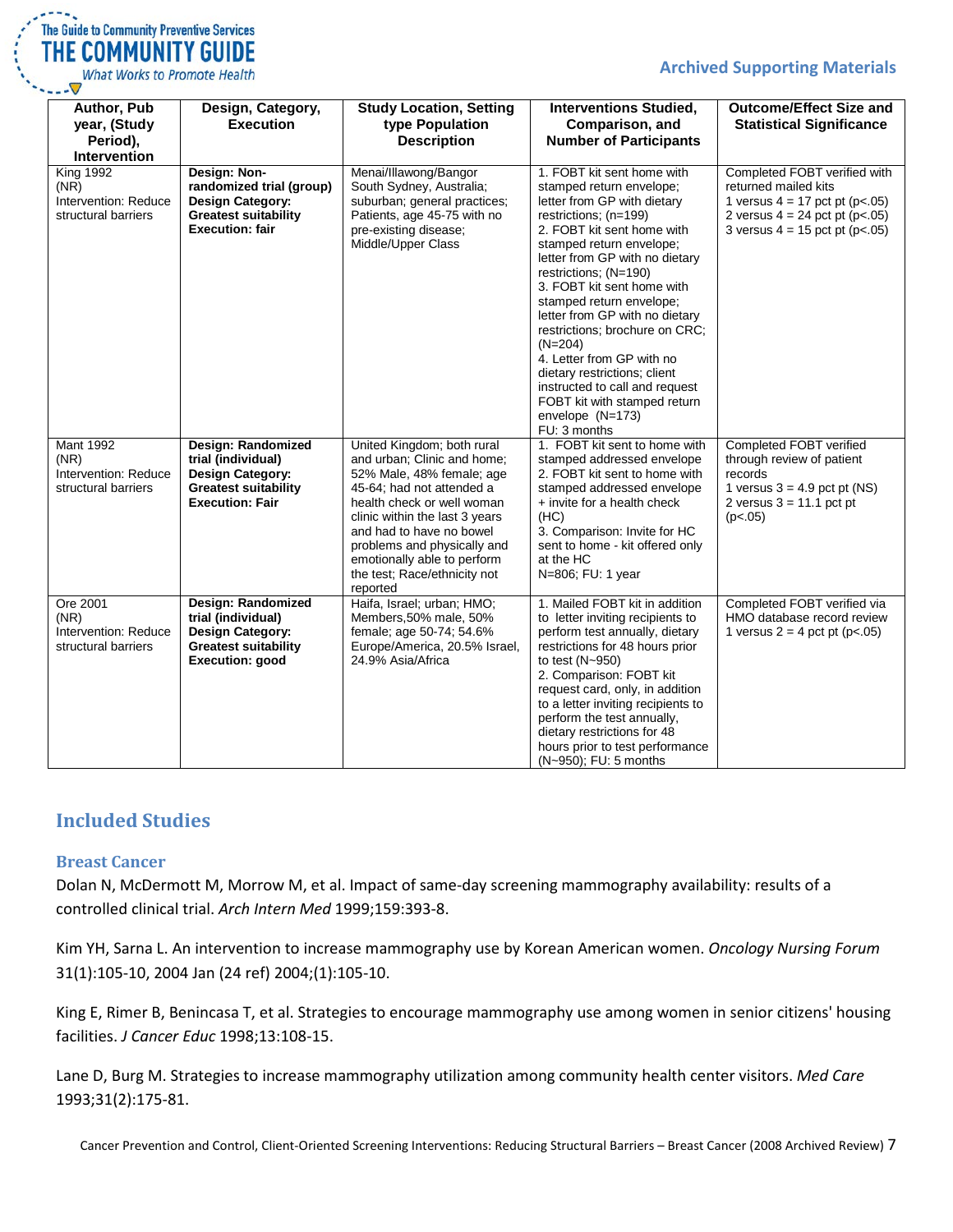

Reuben DB, Bassett LW, Hirsch SH, et al. A randomized clinical trial to assess the benefit of offering on-site mobile mammography in addition to health education for older women. *AJR American Journal of Roentgenology* 179(6):1509- 14, 2002.

Rimer B, Resch N, King E, et al. Multistrategy health education program to increase mammography use among women ages 65 and older. *Public Health Reports* 1992;107:369-80.

Young RF, Waller JB, Jr., Smitherman H. A breast cancer education and on-site screening intervention for unscreened African American women. *Journal of Cancer Education* 17(4):231-6, 2002.

# <span id="page-7-0"></span>**Search Strategy**

*The following outlines the search strategy used for reviews of these interventions to increase breast, cervical, and colorectal cancer screening: Client Reminders (archived); Client Incentives (archived); Mass Media Targeting Clients (archived); Small Media Targeting Clients; Group Education for Clients (archived); One-on-One Education for Clients (archived); Reducing Structural Barriers for Clients (archived); Reducing Client Out-of-Pocket Costs (archived); Provider Assessment and Feedback (archived); Provider Incentives (archived).*

To establish the evidence base the team searched five computerized databases from the earliest entries in each through November 2004: MEDLINE, database of the National Library of Medicine (from 1966); the Cumulative Index to Nursing and Allied Health database (CINAHL, from 1982); the Chronic Disease Prevention database (CDP, Cancer Prevention and Control subfield, from 1988); PsycINFO (from 1967); and the Cochrane Library databases. Medical subject headings (MeSH) searched (including all subheadings) are shown below. The team also scanned bibliographies from key articles and solicited other citations from other team members and subject-matter experts. Conference abstracts were not included because, according to Community Guide criteria, they generally do not provide enough information to assess study validity and to address the research questions.

The search identified over 9000 citations whose titles and abstracts were screened for potential relevance to interventions and outcomes of interest; of these, 580 articles were retrieved for full-text review.

Search terms used in five electronic databases to find studies for inclusion in the systematic reviews of cancer screening. Searches were conducted to find all studies of cancer screening including those specific to screening for breast, cervical, or colorectal cancer.

## <span id="page-7-1"></span>**General**

Neoplasms—combined with any of the following headings: Early detection Mass screening Multiphasic screening Preventive health services Screening

#### <span id="page-7-2"></span>**Breast cancer**

Breast neoplasms Mammography